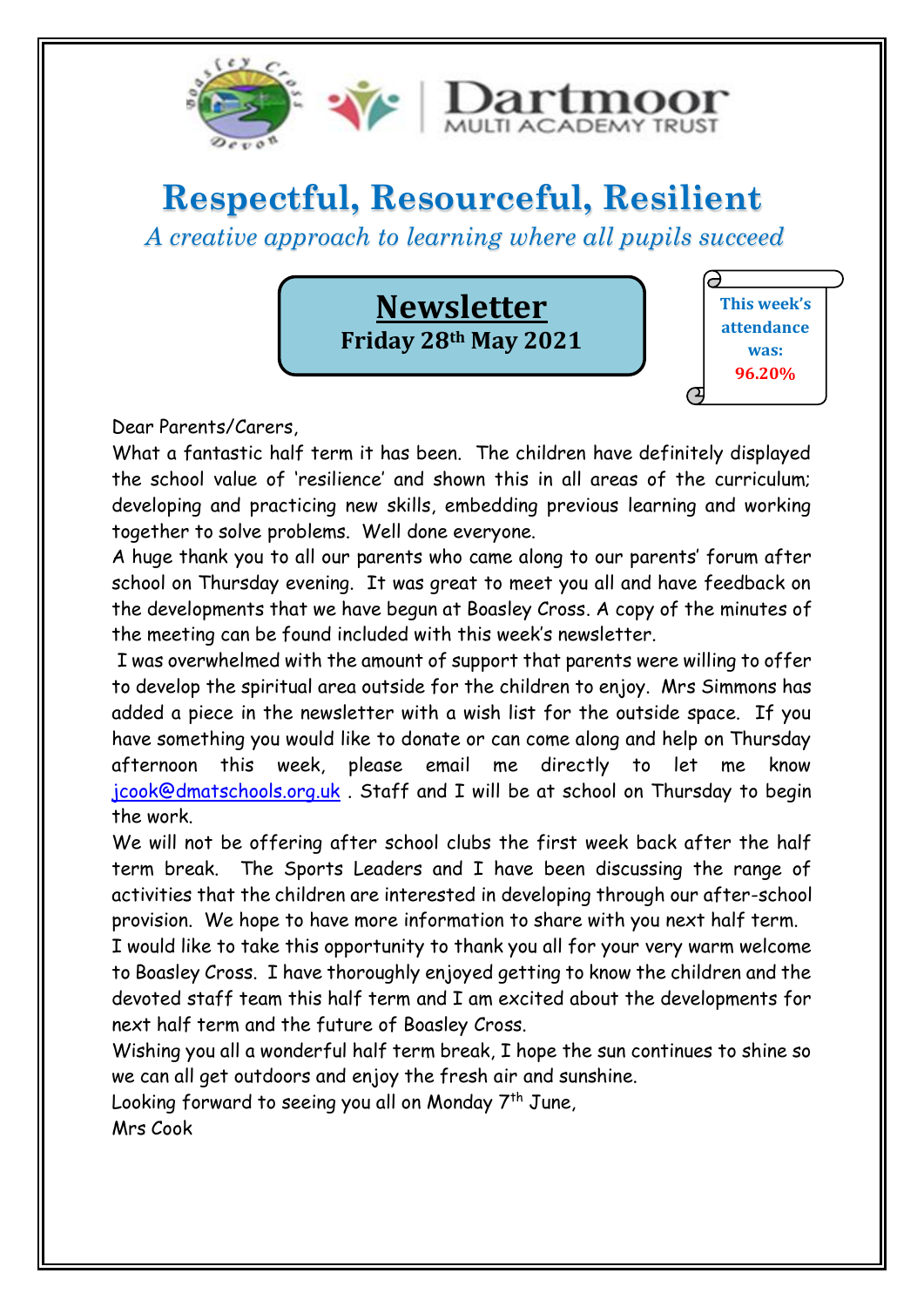

#### **HELP WANTED!**

Are you able to offer some time this Thursday afternoon to help clear and organise the new spiritual area? If so, please contact Mrs Cook directly [jcook@dmatschools.org.uk](mailto:jcook@dmatschools.org.uk) . Please see the wish list created by Mrs Simmons.

We are so lucky to have space at Boasley to be able to create a sensory flower garden and raised beds for vegetables. Thank you so much to the parents who have kindly offered their help and support towards creating them. I think it would be easier to show you what we have by way of space and let the ideas come forward. In these photos it shows the old swimming pool area which we have cleared of the willow which had grown in there. Now we were thinking of dividing this area into three and filling it with shrubs and flowers. I do need a handy person to take down the old pump house/shed and perhaps turn it into a raised bed, some planters, topsoil, shrubs, etc would be very greatly appreciated. We also have two raised beds which need to be topped up with topsoil and planted with some vegetables, should they be donated. Any time or donations would be so very gratefully received.





#### **New Reception Taster Sessions**

\_\_\_\_\_\_\_\_\_\_\_\_\_\_\_\_\_\_\_\_\_\_\_\_\_\_\_\_\_\_\_\_\_\_\_\_\_\_\_\_\_\_\_\_\_\_\_\_\_\_\_\_\_\_\_\_\_\_\_

We are looking forward to welcoming our new reception children next half term to Littlemoor for their taster sessions. These will begin on Tuesday 8<sup>th</sup> June and for the following four Tuesdays after that. We are also looking forward to welcoming back Mis Bellew for some of the sessions who will be returning to Littlemoor in September as class

teacher following her maternity leave.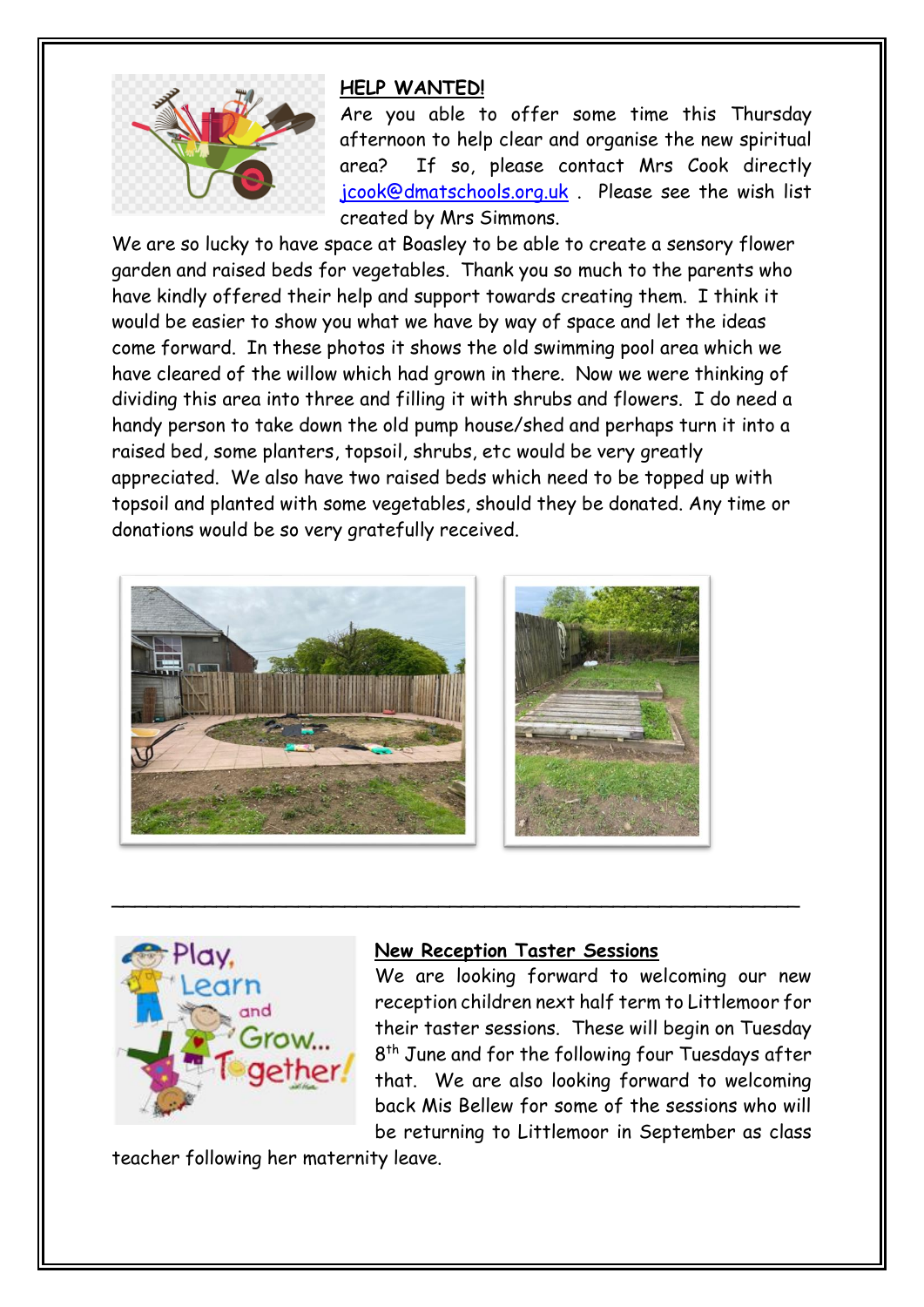# Notice Board

# *School Diary*

# **May 2021**

**Monday 7<sup>th</sup> June** All children return Final £18 swimming sessions instalment due

#### **OFFICE HOURS**

Monday/Wednesday/Friday 8.30am to 3pm Tuesday/Thursday 8.30am to 12pm Please advise the office by 12pm if your child's 'going home' arrangements are to change for the day so that this can be logged for safeguarding purposes.

# l l,  $\bf{)}$

 Could we please ask that all school dinners are paid in advance of being ordered. This will help with our payment system as we are unable to run school dinner accounts in arrears. Many thanks for your co-operation.

#### **Y6 TRANSITION DATES FOR OKEHAMPTON COLLEGE**

- Thursday  $1<sup>st</sup>$  July Transition Meeting 6pm
- Wednesday  $7<sup>th</sup>$  July Taster day 8.30-3pm
- Thursday  $15^{th}$  July Taster day 8.30-3pm
- Monday 19<sup>th</sup> July 'Meet the Tutors' 4-6pm
- Monday  $26^{th}$  to  $30^{th}$  July Summer School (details to follow)

#### **AFTER SCHOOL CLUBS**

Existing clubs have now finished, and new clubs will be arranged for the second week of half term. A text will be sent out when these are available to book on School Gateway.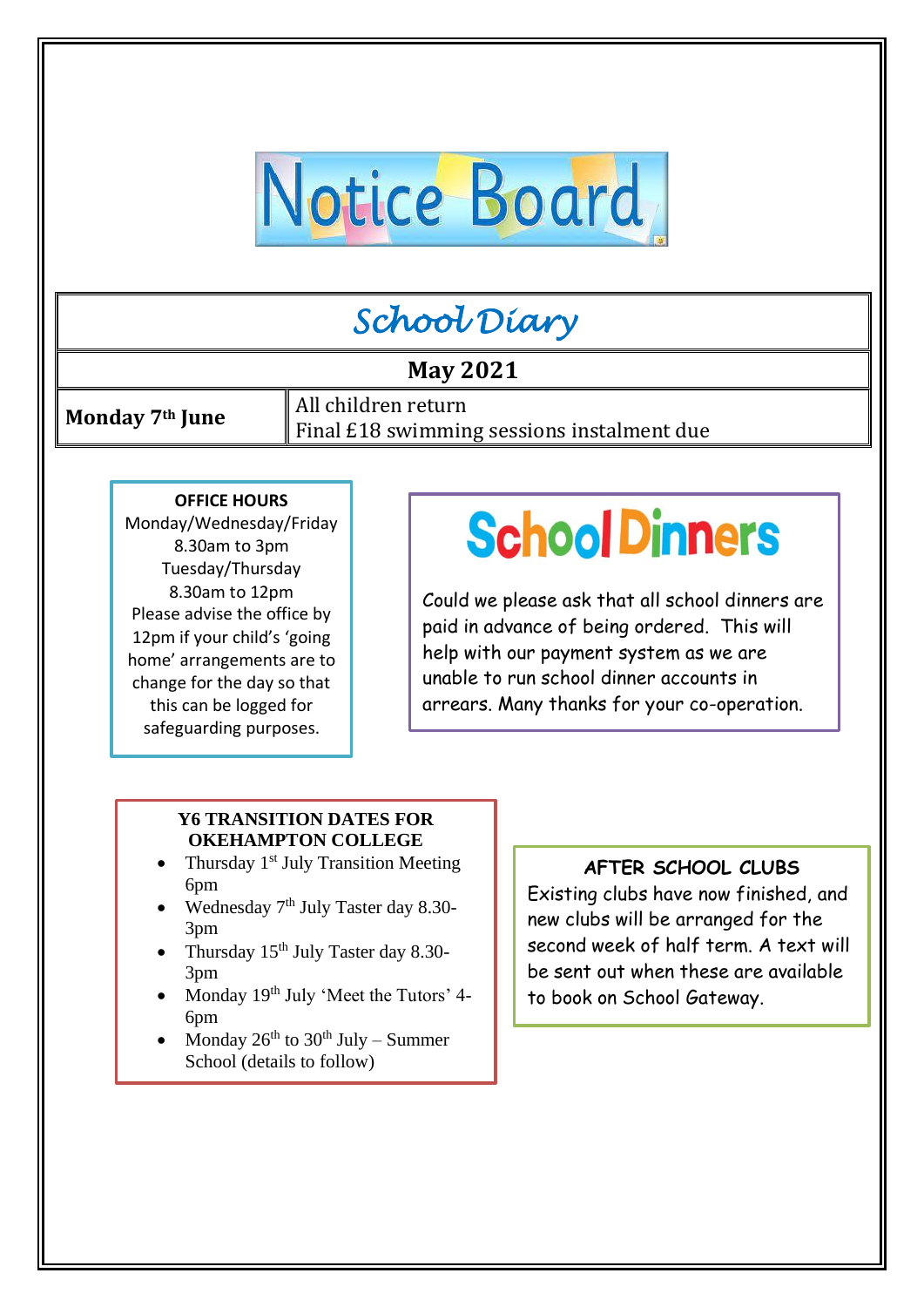# Learning in Pre-School…..

On Wednesday afternoon Olivia, Seth and I had the impromptu opportunity to do a little pre-school pond dipping. It was so lovely to see and hear all the things they knew about ponds, what were in them and fantastic to discover that our wonderful pre-schoolers aren't in the least bit squeamish when it comes to holding newts! Good job guys. Sorry there were no ducks though Seth.

We are so lucky to have space at Boasley to be able to create a sensory flower garden and raised beds for vegetables. Thank you so much to the parents who have kindly offered their help and support towards creating them. I think it would be easier to show you what we have by way of space and let the ideas come forward. In these photos it shows the old swimming pool area which we have cleared of the willow which had grown in there. Now we were thinking of dividing the sand area into three and filling it with shrubs and flowers. I do need a handy person to take down the old pump house/shed and perhaps turn it into a raised bed, some planters, topsoil, shrubs, etc would be very greatly appreciated. We also have two raised beds which need to be topped up with topsoil and planted with some vegetables, should they be donated. Any time or donations would be so very gratefully received. It's quite exposed up here so hardy shrubs like hebes and hydrangeas, obviously lavender and thyme, etc. Thank you**.** Mrs Simmons.



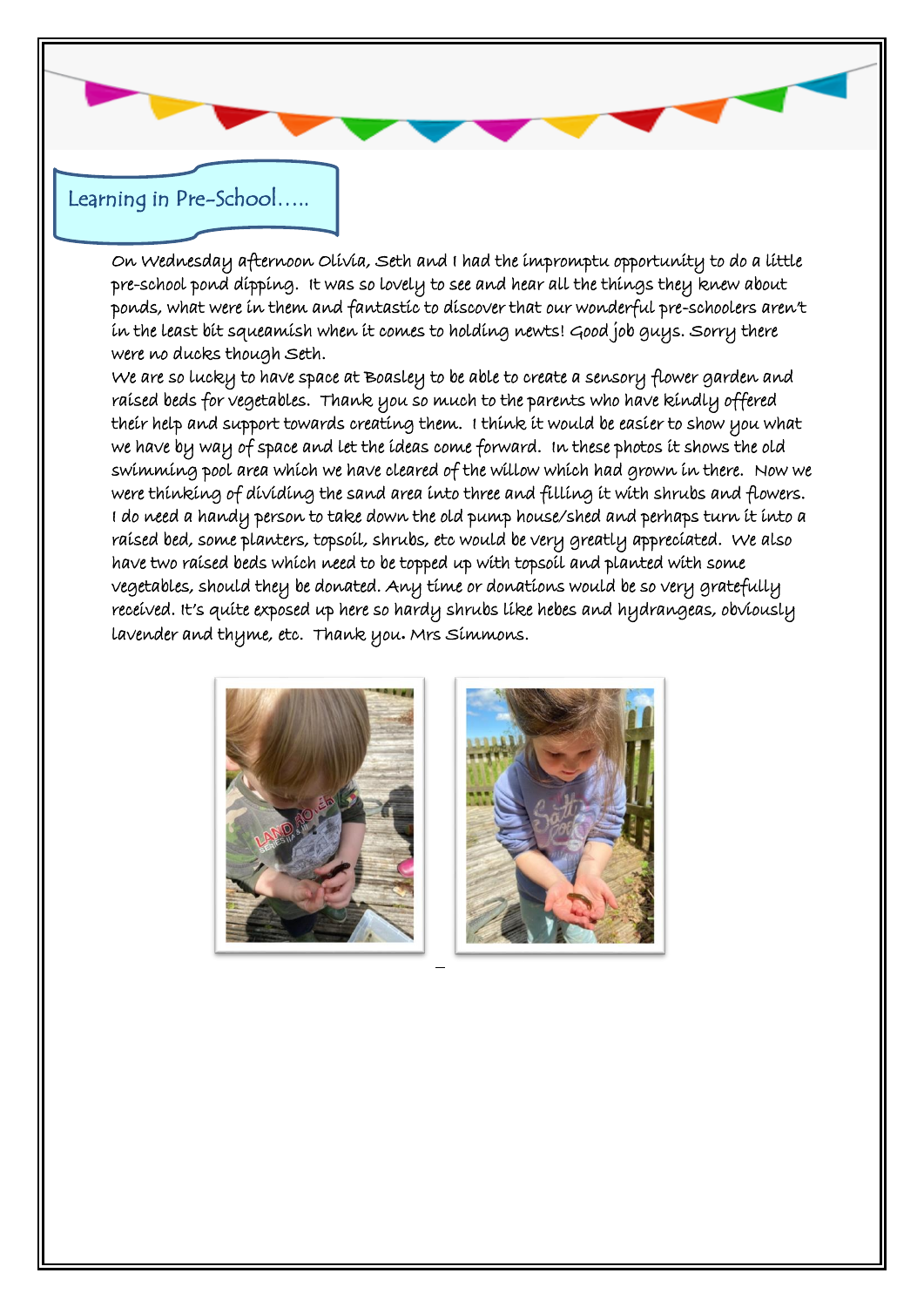

What a term it has been!

This week has seen the end of our Great Fire of London topic.

We have written our own fantastic stories about the Gingerbread Man and have learned that exercise is as important as a balanced diet. In DT, we designed and made our own healthy sandwiches which tasted deeeelicious!

Thank you once again for engaging so brilliantly with the home learning projects! The children have really enjoyed sharing these with the class today! Mrs Elliott.



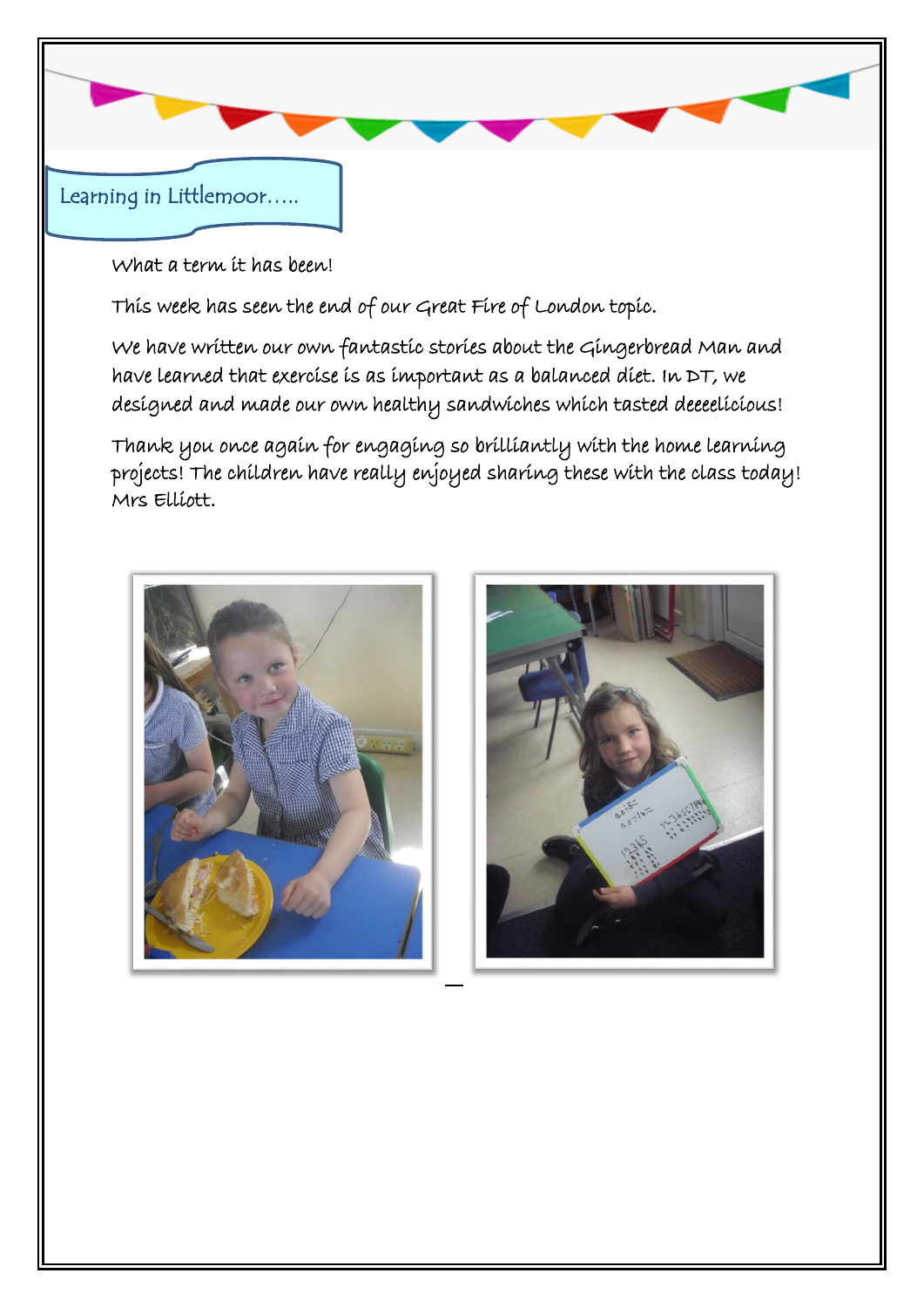

We have come to the end of a wonderful half term of learning. This week, the children have published their stories based on the Stone Age Boy; I will be displaying these in the library for all to enjoy. Our current maths topic is The Properties of Shape - we have been learning about right angles, acute angles, and obtuse angles. To finish off our Stone Age topic, we built Biscuit Henge, an interpretation of Stonehenge. We have recorded our version of This Is Me, from the Greatest Showman, along with signs from British Sign Language. I have been blown away by the children's focus and drive to learn this. We love to share the children's hard work and effort, so I will be emailing the recording out to parents. I hope you all have an amazing half term break. Mrs Winter.



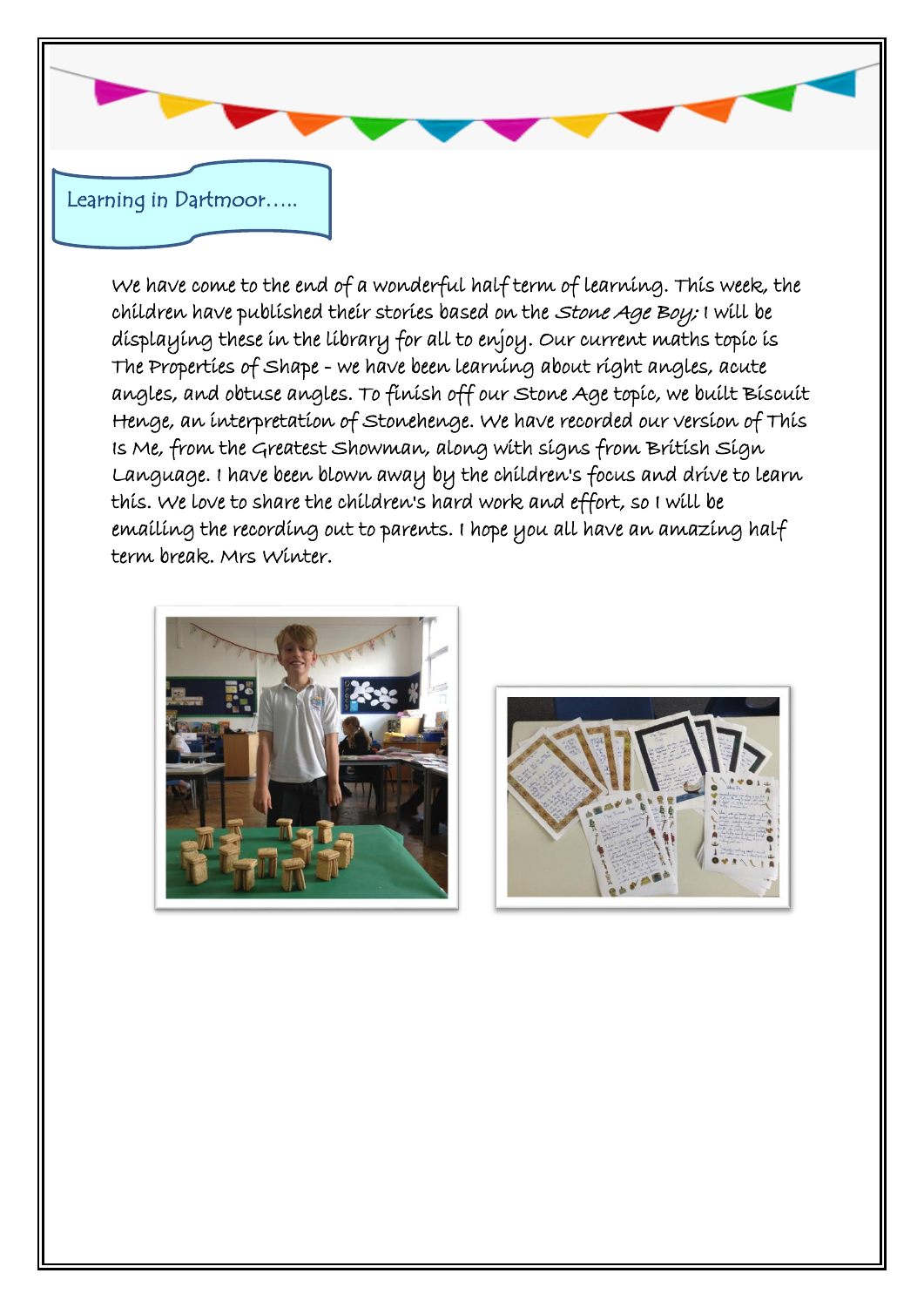

#### English:

This week, children have been using figurative and descriptive language to describe some well-known settings and scenes. Pupils had to use their imagination and transport their minds to Hogwarts School of Witchcraft and Wizardry. From this, children then wrote a first-person descriptive piece on the school.

### Science:

It has been a wonderful science topic this term. Children have showcased their learning on double page spreads; highlighting everything they know about Evolution.

# History:

History this week has been very similar to science. The children have showcased their learning of Mayans onto double page spreads. Stay tuned into the Boasley Facebook page for some examples of this outstanding work.

# LYFTA:

Every week this term, children have been accessing the online learning platform known as LYFTA. It's global learning platform which focusses on stories from around the globe and what we can learn from them. This week, children have looked at the UN Unicef rights of the children; they have learned about children who work in Kabul and what life is like for them. From this, children have created presentations about what they feel are the most important rights for all children.

Best wishes, Mr P.